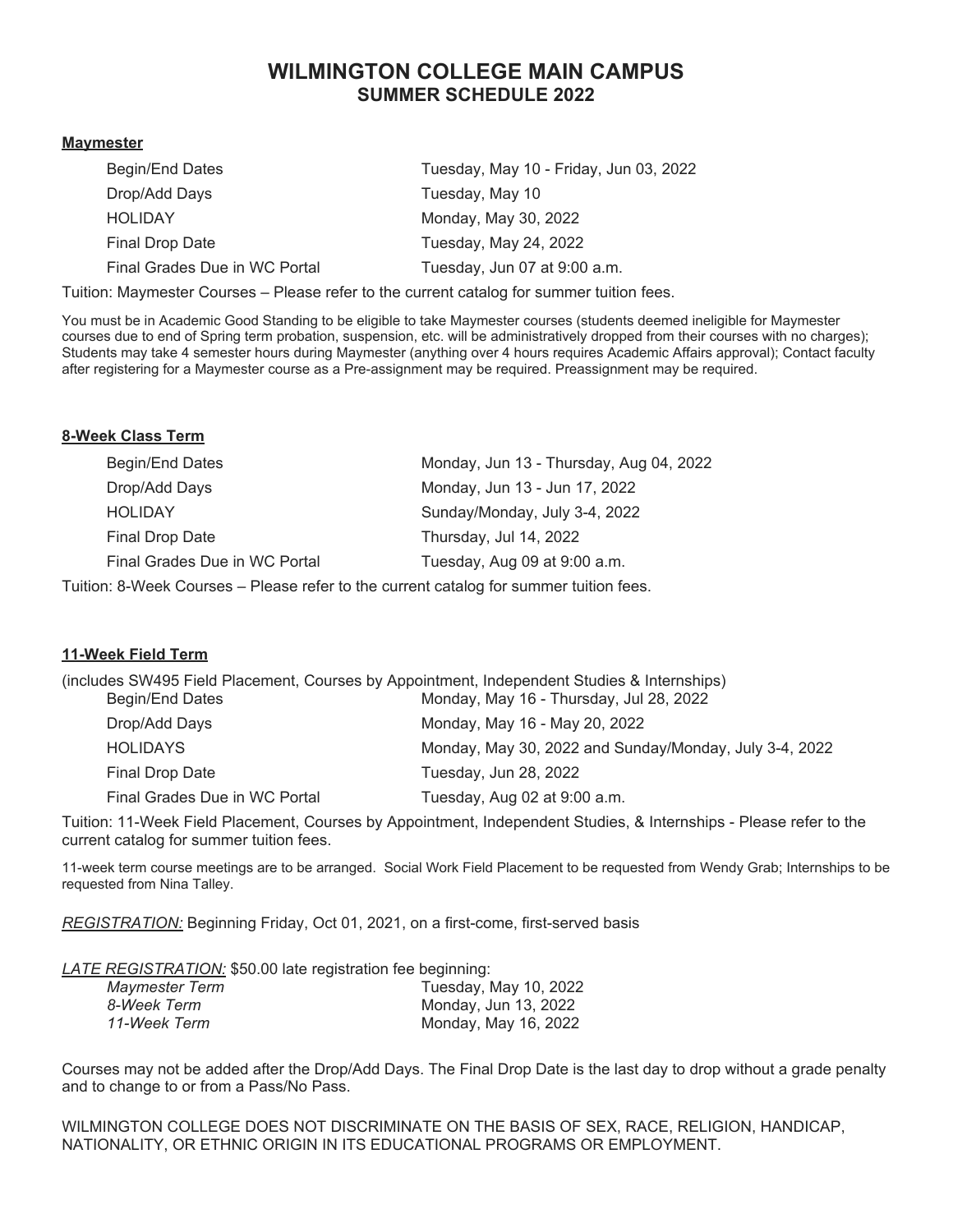### **Term: Maymester**

| Department | Course   Sec<br>No. |                | Title                    | <b>Course Notes</b> | Hours SK1 | Faculty   | Time |          | Days Bldg Room Max Reg DM |    |                |           |
|------------|---------------------|----------------|--------------------------|---------------------|-----------|-----------|------|----------|---------------------------|----|----------------|-----------|
| Education  | ED285               | M1             | Field<br>Practicum II    |                     | 1.00      | Staff*, S |      | -------- |                           | 20 | 0 <sup>1</sup> | CL        |
|            | ED385               | M1             | Field<br>Practicum<br>Ш  |                     | 1.00      | Staff*, S |      | -------- |                           | 20 |                | <b>CL</b> |
|            | ED485               | M <sub>1</sub> | Field<br>Practicum<br>IV |                     | 1.00      | Staff*, S |      | -------- |                           | 20 |                | <b>CL</b> |

## **Term: 8-Week Summer**

| Department                                                                              | Course No. Sec |                | Title                                                                                       | <b>Course Notes</b> | Hours SK1 |   | Faculty             | Time |          | Days Bldg Room Max Reg |    |             | <b>DM</b> |
|-----------------------------------------------------------------------------------------|----------------|----------------|---------------------------------------------------------------------------------------------|---------------------|-----------|---|---------------------|------|----------|------------------------|----|-------------|-----------|
| Accounting,<br>Business and<br>Economics                                                | EC350-6        | M1             | Top. in Ec:<br>Intro to Real<br>Estate                                                      | Online<br>Course    | 2.00      |   | Culler, S           |      |          |                        | 20 | 2           | <b>ON</b> |
|                                                                                         | MK350-1        | M1             | Topics in<br>Marketing:<br>Advertising                                                      | Online<br>Course    | 4.00      |   | Lucas, S            |      | -------- |                        | 20 | 6           | ON        |
| Biology                                                                                 | <b>HS231</b>   | M1             | Medical<br>Terminology                                                                      | Online<br>Course    | 4.00      |   | Bliss, M            |      |          |                        | 20 | $\Omega$    | ON        |
| English                                                                                 | <b>EN101</b>   | M <sub>1</sub> | Writing II                                                                                  | Online<br>Course    | 4.00      |   | Stammen,<br>H       |      | -------  |                        | 20 | $\mathbf 0$ | ON        |
|                                                                                         | EN232-12       | M1             | Var Lit: Lit:<br>Macho<br>Men/<br><b>Distress</b><br>Damsels:<br>Interrogating<br>Gender St | Online<br>Course    | 4.00      | W | Gilkison, K         |      | -------  |                        | 20 | 2           | <b>ON</b> |
| Interdisciplinary<br>Studies                                                            | GL320          | M1             | Wilmington<br>Global<br>Signature                                                           | Online<br>Course    | 4.00      |   | Leppert-<br>Wahl, M |      | -------- |                        | 20 | 6           | ON        |
| Political<br>Science                                                                    | <b>PS333G</b>  | M1             | Case<br><b>Studies</b><br>Nonviolence/<br>Reconci                                           | Online<br>Course    | 4.00      |   | Snarr, M            |      | -------- |                        | 20 | 3           | ON        |
| Sport<br>Sciences,<br>Athletic<br>Training,<br>Exercise<br>Science, Sport<br>Management | <b>XS496</b>   | M1             | Senior<br>Exercise<br>Science<br><b>Thesis</b>                                              | Online<br>Course    | 4.00      | W | Bliss, M            |      | -------- |                        | 20 | 2           | ON        |